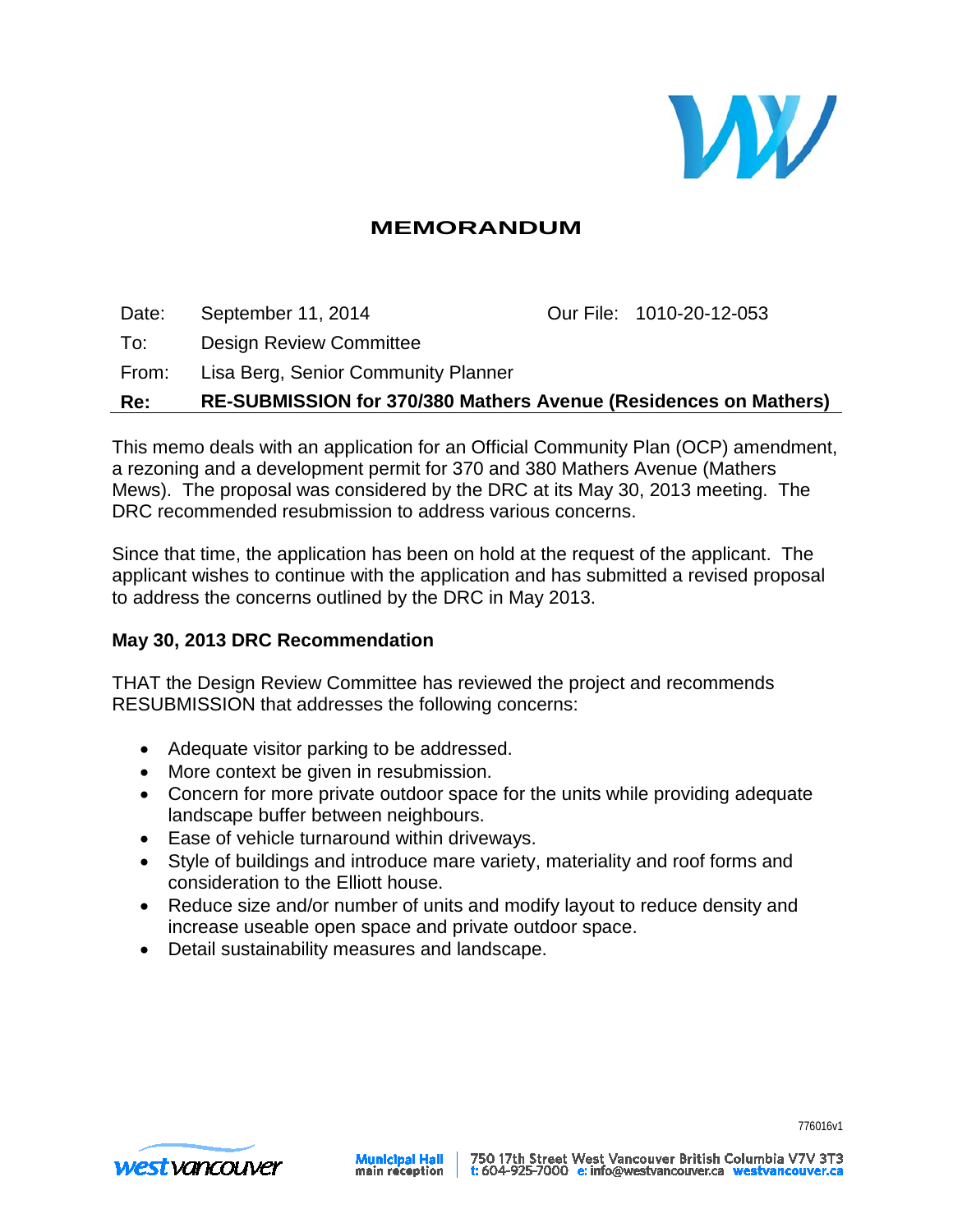### **Background**

The site is consists of two properties:

- **380 Mathers Avenue** makes up the northwest frontage of the site and is zoned RS3 (Single Family Residential Zone 3). The Elliott House is located on this property. This building is identified in the "West Vancouver Survey of Significant Architecture: 1945 – 1975" as a 'primary' heritage resource. This property was nominated to the West Vancouver Community Heritage Register in May 2008, but it has not been added.
- **370 Mathers Avenue** comprises the majority of the site area and is split zoned: RS3 along the frontage of Mathers Avenue, and PA2 – Public Assembly Zone 2 (Places of Worship) on the balance of the property. The Unitarian Church is located on this property. The main church was constructed in 1970 and an education building was added behind it in 2002.

The site is bounded by a townhouse development to the south (Esker Lane), Mathers Avenue to the north, and single family dwellings to the east and west (Mathers Mews).

The site is 8,885 square metres (95,600 square feet or 2.2 acres) in area, with access from Mathers Avenue to the north and Lawson Avenue to the east. It has a north to south slope of approximately 16%. Stands of mature coniferous trees are located throughout the site.

#### **Responses to DRC**

The applicant has revised the proposal in an attempt to respond to the recommendations made by the DRC:

- 1. Reducing the density:
	- a. Decreasing number of units from 19 to 17.
	- b. Elimination of two detached units along the east property line.
	- c. Minor adjustments to the floor area of the units.
	- d. Results in a reduction in FAR from 0.41 to 0.38.
- 2. Revising the architectural expression of the detached units along the west property line to reflect the modernist language of the Elliott House.
- 3. Revising the materiality of the units.
- 4. Reorienting the detached units along the east property line in a north and south direction and planting a green strip between them.
- 5. Increasing the setback from the back of the detached units along the west property line.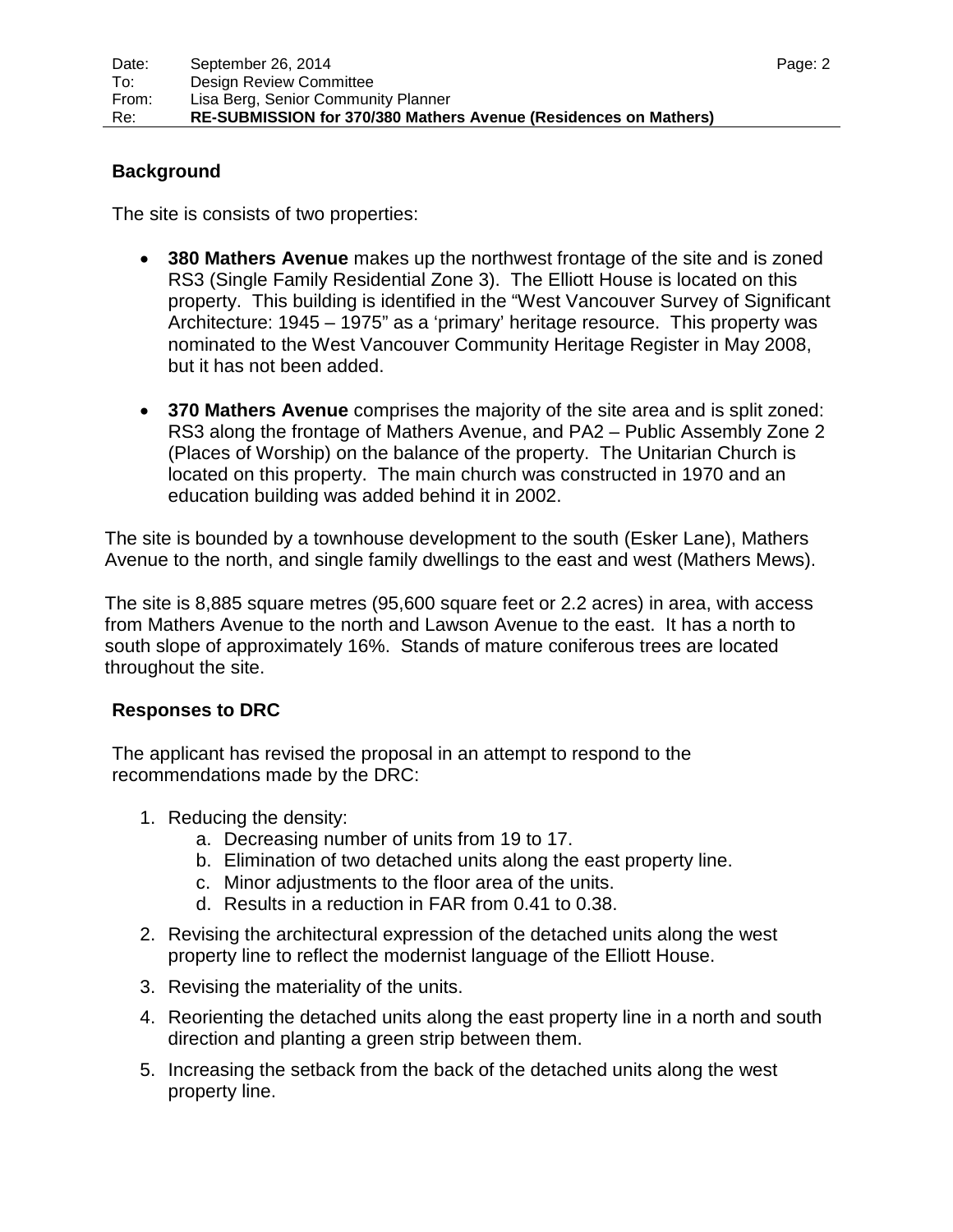- 6. Reducing the width of the green space between the detached unit and the duplex dwelling along the west property line to:
	- a. increase the amount of space between each detached unit along the west property line; and
	- b. increase the space between the Elliott replacement house (fronting onto Mathers) and the detached unit behind it.
- 7. Redistributing visitor parking (5 spaces total):
	- a. 2 spaces near the entrance;
	- b. 2 spaces mid-site; and
	- c. 1 space between the SFD and duplex along the west property line. *Note: the amount of visitor parking spaces has not changed, however there are two less units proposed, and the driveways have been designed to accommodate additional parking.*

The re-submission also includes additional context images and a material board will be supplied at the meeting for review.

# **Proposal Summary**

- 17 units: 9 detached and 8 attached.
- A Floor Area Ratio (FAR) of 0.38
- Two-storeys plus basement units with attached two-car garages.
- A total of 39 parking spaces: 34 within private enclosed garages plus six visitor parking spaces. Driveways designed to accommodate additional parking.
- One detached unit fronting Mathers Avenue (replacement Elliott House).
- Singular curved vehicular site access (to preserve mature tree stand and to maintain single-family street character).
- Storm water management feature at the south end of the site.

# **Items to Address**

Overall, the Committee is requested to determine how well the re-submission responds to the items raised at the May 2013 meeting, specifically in regard to:

- 1. The revised project's interface with the adjacent neighbours (privacy, overlook, siting, etc).
- 2. Driveways, visitor parking and site access.
- 3. Revised architecture, materiality and colour.
- 4. Overall site planning and green space/outdoor space.
- 5. Comments on the proposed sustainability measures.

#### Appendices:

A – Context Map

B – Revised Design Booklet